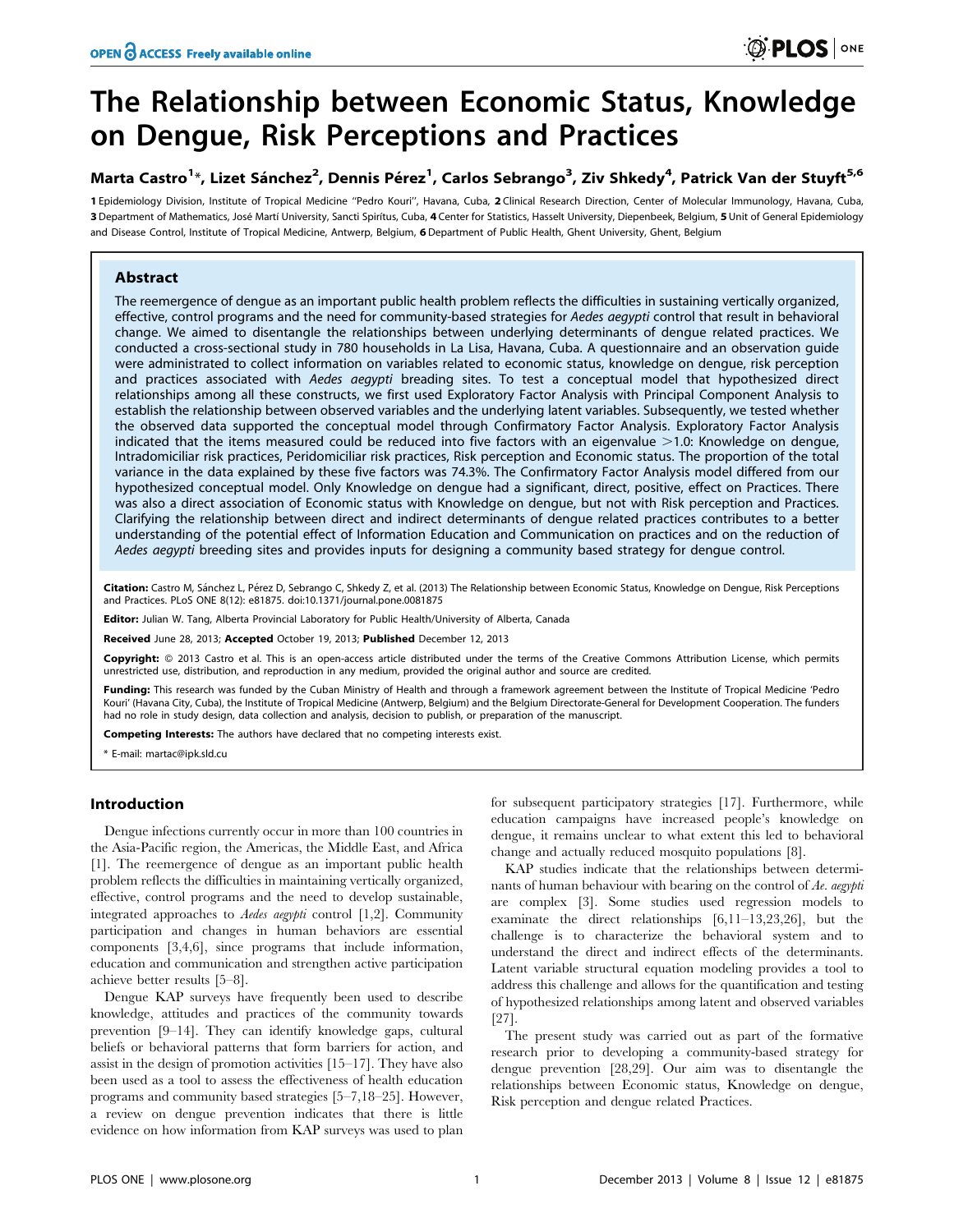#### Materials and Methods

#### Study Area and Design

The study was conducted in La Lisa municipality, Havana, Cuba. The municipality has about 30 000 inhabitants, and an area of 37.5 km2 . The population is concentrated in residential neighborhoods with urban characteristics; at the periphery the territory is semi-urban to rural. Three amongst the seven ''Consejos Populares'' (CP: an intermediate governance structure between the municipal level and the "circunscripción", the lowest level of local government that covers about 1 000 inhabitants), Versalles-Coronela, Alturas de La Lisa and Balcon Arimao are high-risk areas for dengue transmission, with House Index (number of houses with at least one container with Ae. aegypti larvae/100 houses examined) higher than 2% [28]. We conducted a descriptive cross-sectional survey in these CPs in November 2004. 32 circumscriptions were randomly selected and the heads (or, if absent, another adult resident) of 780 randomly selected households were interviewed.

#### Underlying Conceptual Model

Based on previous research [6,9,11,23,26], measure of Economic status, Knowledge on dengue, Risk perception and Risk practices for dengue were collected. The underlying hypothesis (Figure 1) were that better economic status is directly associated with decreased risk practices for dengue, with higher knowledge on dengue and with increased risk perception. Secondly, that knowledge is associated with a higher risk perception and better practices. Finally, that higher risk perception is associated with decreased risk practices for dengue.

#### Data Collection

Trained local health volunteers used two instruments for the study: a questionnaire created and validated previously [4] and an observation guide elaborated to assess risk behavior associated with Ae. aegypti breading sites.

The questionnaire covered socio-demographic information (age, education); knowledge on dengue symptoms (measured as the number of correct symptoms that respondents mentioned amongst fever, headache, nausea/vomiting, muscular pain, rash or bleeding); knowledge of preventive measures (the number of measures mentioned amongst adding temephos to water storage containers, covering other useful containers, eliminating useless containers, spraying insecticide); and risk perception (the risk to contract dengue fever and whether dengue infection could be fatal, both scaled as none(1), moderate(2), or high(3)). In addition, we ascertained the respondents number of information sources on dengue (e.g. television, radio, newspaper, local leaders, doctors, nurses, local meetings). Finally, a scale was developed for owning items related to economic status. An air-conditioning system, video recorder, telephone, car or microwave were given 3 points each; a refrigerator, fan, washing machine or mixer 2 points; and a radio, sewing machine, pressure cooker or tape recorder each 1 point. All points were summed to obtain a household asset score.

The practices related to dengue that we observed were the number of water storage containers that were badly covered or in bad condition, the number of other small containers outside the house and the number of useless containers in the backyard.

#### Data Analysis

Firstly, we carried out a descriptive analysis of the KAP survey. After that, an Exploratory Factor Analysis (EFA) was conducted to determine the best factor structure to represent the relationships between economic status, knowledge on dengue, risk perception and dengue related practices. A Principal Component Analysis (PCA) was applied using orthogonal rotation (Varimax). Those factors with an eigenvalue larger than 1 were retained. We tested whether the observed data supported the underlying conceptual model with a Confirmatory Factor Analysis (CFA) [30]. To perform the CFA we followed six basic steps according Hatcher [31]: 1. Define the factor model (the underlying conceptual model); 2. Collect measurements; 3. Obtain the correlation matrix; 4. Fit the model to the data (Maximum likelihood estimation); 5. Evaluate model adequacy (chi-square test and goodness-of-fit test); and 6. Compare with other models (comparing a full model with a



Figure 1. Underlying conceptual model for studying the relationships between Economic status, Knowledge on dengue, Risk perception and Practices. doi:10.1371/journal.pone.0081875.g001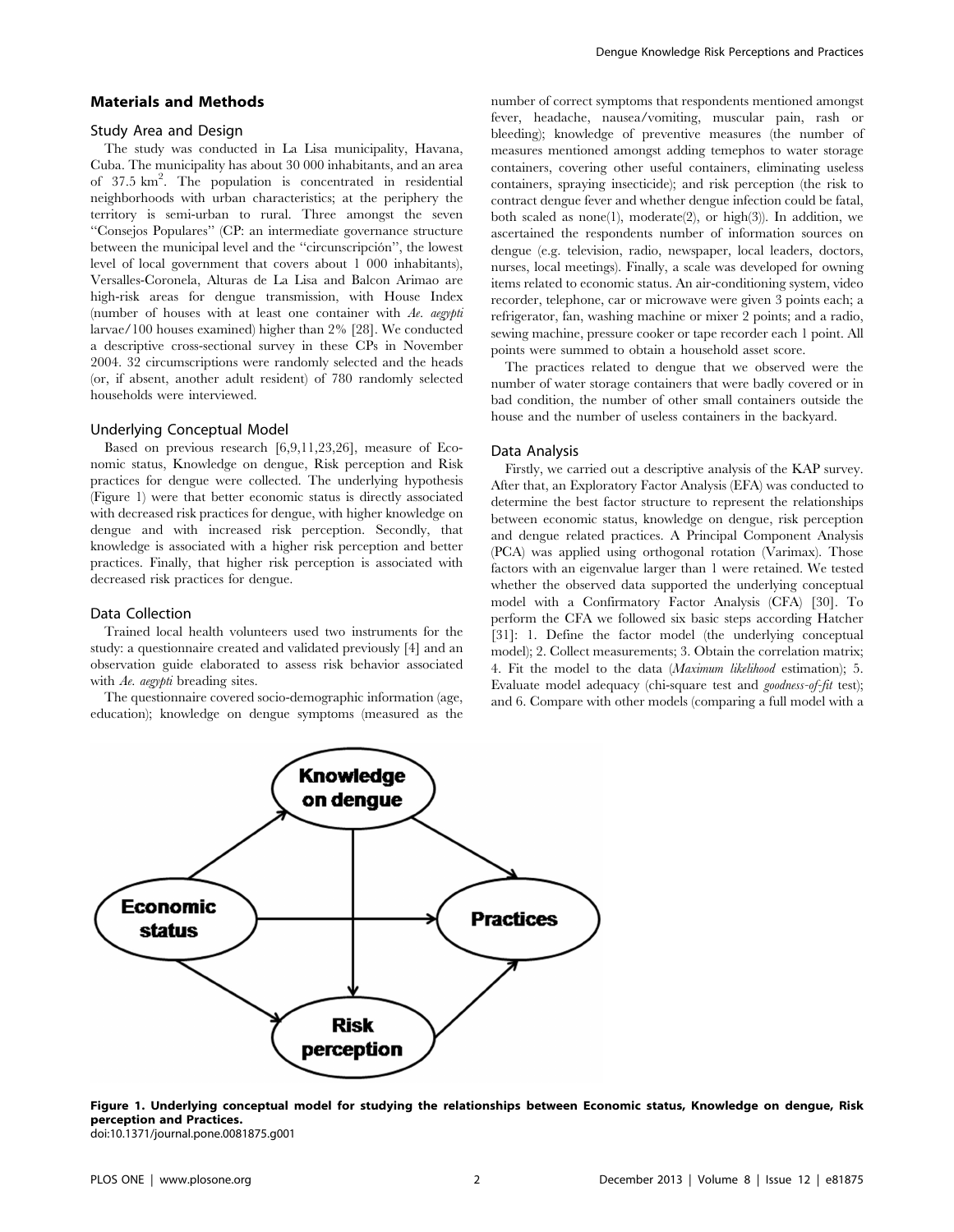reduced model by examining the difference between their  $X^2$ statistics).

All statistics were performed with SPSS 15.0 for Windows except the CFA for which SAS PROC CALIS was used. We drew the path diagram with Graphviz 2.26.3. All p-values are two-tailed and considered statistically significant at the 5% level.

# Ethics Statement

The study was approved by the Research and Ethics Committee of the Institute Pedro Kouri, the Infectious Diseases Research Committee of the Cuban Ministry of Health and the municipal health authorities. The participants were provided with a verbal and written explanation of the objectives and procedures of the study. Written informed consent was obtained from all respondents prior to the interview. The ethic committee waived the need for informed consent from the next of kin, caretakers, or guardians on behalf of respondents aged 16 or 17. The topic explored was not considered as a personal or sensitive issue for such ages. During the investigation process, no information that could distinguish individual respondents was collected.

# Results

#### Descriptive Analysis

Table 1 summarizes the characteristic of the 779/780 respondents for whom complete information was available. Approximately 50% of the respondents were between 30–59 years old and 60% had completed secondary education. They mentioned, on average, correctly 3 dengue symptoms and 4 preventive measures. 39% of the respondents thought they were not at risk to contract dengue, but more than 87% referred that dengue could be highly fatal. The mean number of badly covered water storage containers and of useless containers in the backyard was one and 5 per household, respectively. The mean household asset score was 15.

#### Exploratory and Confirmatory Factor Analysis

EFA (Table 2) showed that the 10 items measured could be reduced into five factors with an eigenvalue  $>1.0$ : Knowledge on dengue, Intradomiciliar risk practices, Peridomiciliar risk practices, Risk perception and Economic status. The proportion of the total variance in the data explained by these five factors was 74.34%.

Figure 2 present the results of the CFA and tests the relationships hypothesized in the underlying conceptual model. The CFA model with the five factors from EFA fitted the data well  $(\chi^2 = 30.28, df = 32; p = 0.553)$ . The Goodness-of-fit was also revealed by high values of the adjusted goodness-of-fit index (0.98).

There were statistically significant correlations between the five factors (latent variables) and all the corresponding observed variables. We confirmed part of the hypothesized direct relationships between factors. Knowledge on dengue had high negative correlations with Intradomiciliar and Peridomiciliar risk practices and a positive correlation one with Risk perception. However, Economic status had a direct significant relationship with Knowledge on dengue only. Although Risk perception in itself was positively related with Peridomiciliary risk practices, it was not related with Intradomiciliry risk.

#### **Discussion**

The CFA model differs from our hypothesized conceptual model, with only Knowledge on dengue having a significant and beneficial direct effect on Practices. However, our results have been obtained with a cross-sectional design and the observed relationships should be interpreted with caution. Still, the study included a large random sample of respondents, and the detailed measurements should strengthen the evidence obtained.

Previous KAP studies on dengue provide conflicting results. Some showed that gaining knowledge does not lead to changing practices [18,19,22]. Others provided evidence of a relationship between knowledge of preventive measures and best household practices [4–6,11,20,23,24]. Notwithstanding, studies in Thailand [18], Trinidad and Tobago [19] and Brazil [32] found little or no correlation between knowledge on dengue and Ae. aegypti infestation levels. Furthermore, studies presenting evidence on a relationships between knowledge and practices and Aedes populations are scarce [11,13,23]. It should be noted that there are methodological differences among the cited studies. The main variables were operationalized in various ways. Some authors determined knowledge on dengue as knowledge of symptoms and other disease related aspects such severity or as transmission modes [12,13,19,18,22,23,33]. Other authors included knowledge on the vector breeding sites and a wide range of prevention measures (i.e. covering waters containers, using repellents, and bed nets) [4,5,11]. Few others used a score to measure overall dengue knowledge [11,23]. Something similar is observed in the way actual dengue preventive practices, or their effects, were defined and assessed. Some studies used practices reported by respondents or observed at the time of the study [4,5,22,23], whereas others used information on  $Ae$ . aegypti larvae, pupal or adult surveys [4,5,11,19,33]. On the other hand, the methods used to explore the relation between knowledge and practices ranged from calculating association measures to fitting regression models. This should also influence the obtained results.

Perhaps more importantly, associations observed in a particular context may possibly not be extrapolated to other settings. The results of this study suggest a direct association of economic status with dengue knowledge. People with higher economic status could have better access to information through multiple channels (television, radio, newspapers). Combined with the effect of generalized education, this could assure a better understanding and comprehension of information when accessed. On the other hand, economic status was not associated with risk perception and practices.

The way economic status was assessed in this study could be considered a study limitation. Durable material goods owned household level might not reflect the current income of the households. Furthermore, in the Cuban context determinants of health related the economic status, such as access to health services, to social security, to education and to basic food are free or heavily subsidized. Besides, it is difficult to obtain reliable information on real income. However, it is very expensive to acquire durable material goods with an average Cuban monthly salary and supplementary sources of income are needed to do so. Therefore these goods constitute proxy indicators of economic status.

Risk perception was not significantly associated with dengue related practices. This could have several possible explanations. Populations personal experience with the disease could be limited since dengue is not endemic in Cuba and outbreaks occur only from time to time and are rapidly controlled [34]. Besides, communication activities on dengue decrease during interepidemic periods. On the other hand, there are contextual cultural factors that influence the practices. In general, there is a technocratic and paternalistic approach to health care. As a result the population does not recognize the importance of its actions in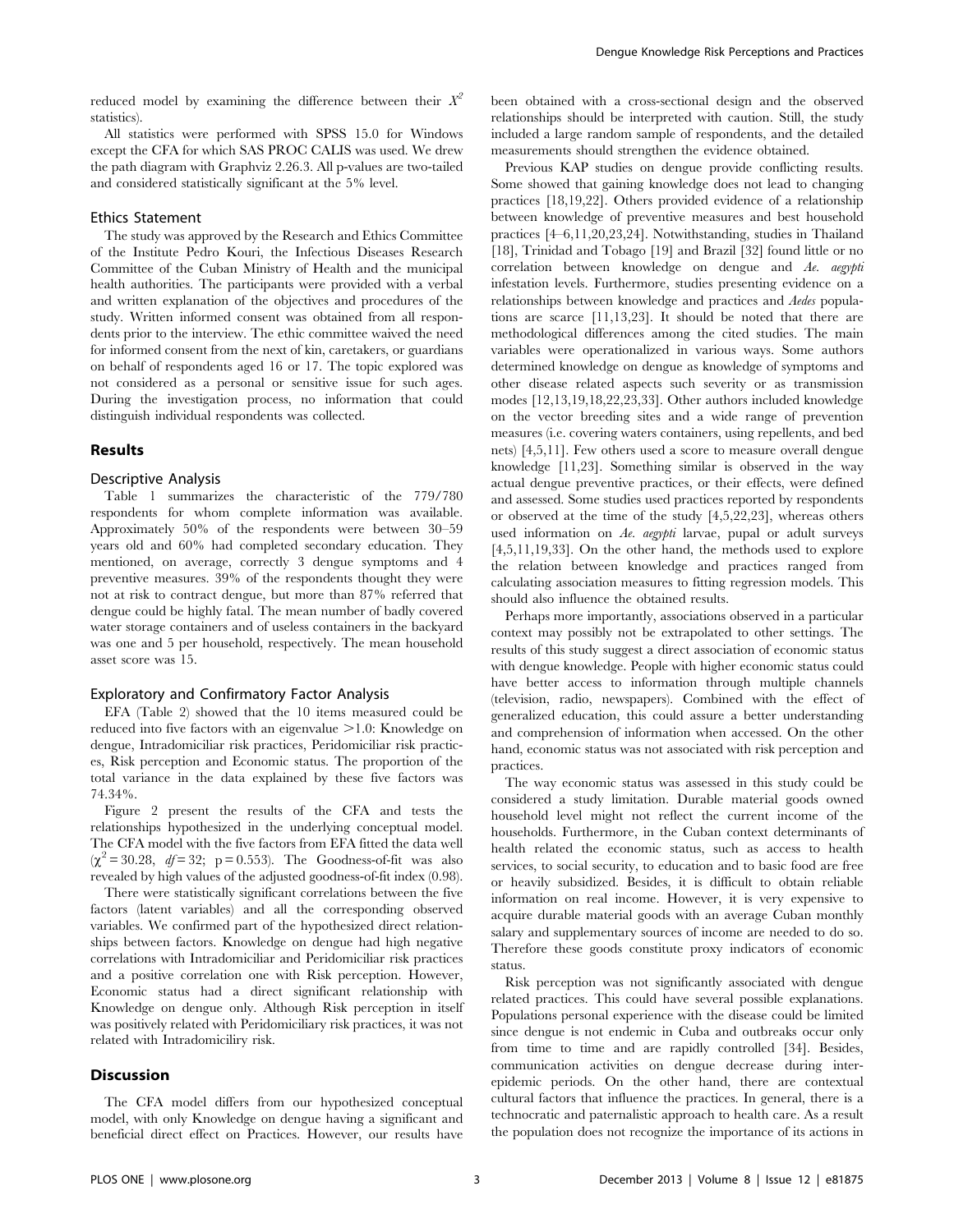Table 1. Characteristics of respondents. La Lisa municipality, Havana, Cuba.

| Characteristic                                                      | $n = 779$    |
|---------------------------------------------------------------------|--------------|
| Age group (years)                                                   |              |
| $16 - 29$                                                           | 12.2%        |
| $30 - 44$                                                           | 26.7%        |
| $45 - 59$                                                           | 23.5%        |
| $+59$                                                               | 37.6%        |
| Education                                                           |              |
| Primary                                                             | 22.4%        |
| Secondary                                                           | 35.6%        |
| Technical training                                                  | 34.1%        |
| University                                                          | 7.9%         |
| Mean (SD) of number of dengue symptoms known                        | 3.09(1.82)   |
| Mean (SD) of number of preventive measures known                    | 4.24 (1.39)  |
| Mean (SD) of number of sources of information about dengue reported | 5.90 (2.44)  |
| Perception of risk to contract dengue                               |              |
| High                                                                | 21.1%        |
| Moderate                                                            | 39.8%        |
| None                                                                | 39.2%        |
| Perception that dengue can be fatal (%)                             |              |
| High                                                                | 87.2%        |
| Moderate                                                            | 4.1%         |
| None                                                                | 8.7%         |
| Mean (SD) of badly covered water storage containers                 | 1.24 (1.29)  |
| Mean (SD) of water storage containers in bad condition              | 0.29(0.94)   |
| Mean (SD) of useless containers in the backyard                     | 5.84 (9.47)  |
| Mean (SD) of other small containers outside household               | 2.74(5.84)   |
| Mean (DP) of household asset score                                  | 15.40 (5.81) |

doi:10.1371/journal.pone.0081875.t001

controlling Ae. aegypti [35,36] and has shifted the responsibility to the health sector and other governmental institutions [36].

With regard to increased knowledge and practices for dengue prevention, studies conducted in Santiago de Cuba and Havana

[4,6,37] showed increased knowledge and adoption of best practices for the reduction of Ae. aegypti breeding sites after health education activities. Our study confirms this relationship and

Table 2. Exploratory factor analysis: Factor loading and explained variance.

| Variables                                 | <b>Factor 1</b><br>Knowledge<br>on dengue | Factor 2<br><b>Intradomiciliar</b><br>risk practices | Factor 3<br>Peridomiciliar<br>risk practices | <b>Factor 4 Risk</b><br>perception | <b>Factor 5 Economic</b><br>status |  |
|-------------------------------------------|-------------------------------------------|------------------------------------------------------|----------------------------------------------|------------------------------------|------------------------------------|--|
| Knowledge of preventive measures          | 0.79                                      | 0.00                                                 | $-0.07$                                      | $-0.01$                            | $-0.09$                            |  |
| Knowledge of dengue symptoms              | 0.70                                      | $-0.07$                                              | $-0.09$                                      | 0.17                               | 0.10                               |  |
| Information source on dengue              | 0.79                                      | $-0.04$                                              | 0.02                                         | 0.04                               | 0.12                               |  |
| Water storage containers in bad condition | $-0.56$                                   | 0.93                                                 | $-0.09$                                      | $-0.02$                            | $-0.01$                            |  |
| Badly covered water storage containers    | $-0.05$                                   | 0.93                                                 | 0.09                                         | $-0.00$                            | $-0.02$                            |  |
| Useless containers in the backyard        | $-0.09$                                   | $-0.01$                                              | 0.91                                         | 0.00                               | $-0.02$                            |  |
| Other small containers outside the house  | $-0.03$                                   | 0.00                                                 | 0.91                                         | 0.03                               | $-0.01$                            |  |
| Perception of risk to contract dengue     | 0.01                                      | $-0.01$                                              | $-0.06$                                      | 0.79                               | 0.08                               |  |
| Perception that dengue can be fatal       | 0.01                                      | $-0.01$                                              | 0.09                                         | 0.72                               | 0.04                               |  |
| Household asset score                     | 0.09                                      | 0.03                                                 | $-0.03$                                      | 0.03                               | 0.98                               |  |
| <b>Explained variance (%)</b>             | 21.36                                     | 17.39                                                | 15.20                                        | 10.79                              | 9.59                               |  |

doi:10.1371/journal.pone.0081875.t002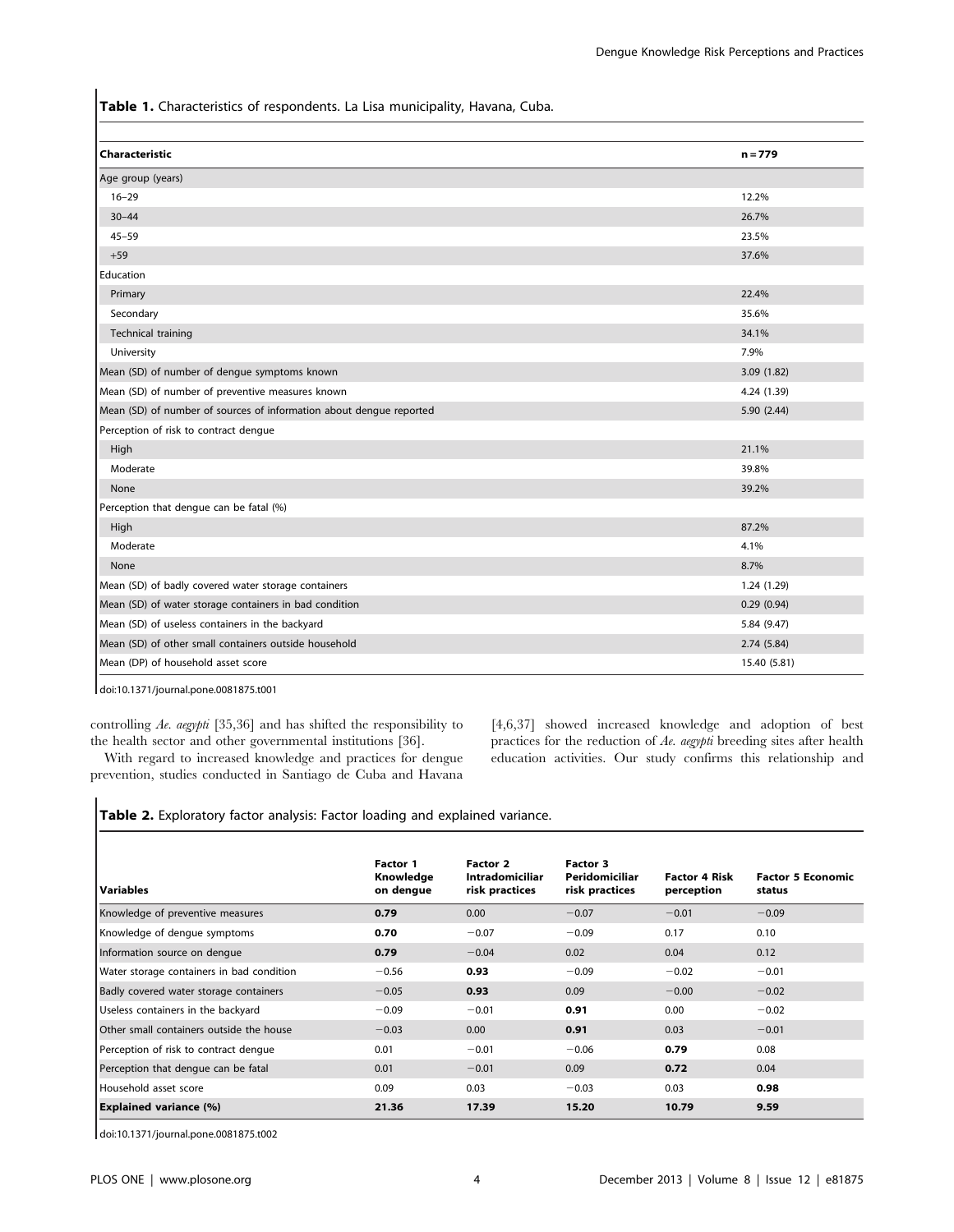

Figure 2. Statistically significant (p<0.05) correlations between Economic status, Knowlegde on dengue, Risk perception and Practices and underlying determinants. La Lisa municipality, Havana City, Cuba. doi:10.1371/journal.pone.0081875.g002

suggests that emphasis should be put on concrete ways to prevent dengue.

More generally, we showed that the use of EFA and CFA can clarify the relationship between direct and indirect determinants of dengue related practices and contribute to a better understanding of the potential effect of Information, Education and Communication strategies on the reduction of Ae. aegypti breeding sites. In doing so, our study provided inputs for designing a community based strategy for vector control [28,29] and offers a tool for

# References

- 1. OMS (2012) Dengue and Dengue haemorrhagic fever: fact sheet 117. Available: http://www.who.int/mediacentre/factsheets/fs117/en/index.html. Accessed 2012 Apr 28.
- 2. Gluber DJ (2002) Epidemic dengue/dengue hemorrhagic fever as a public health, social and economic problem in the 21st century. Trends Microbiol 10: 100–103.
- 3. Elder J, Lloyd LS (2006) Achieving Behaviour Change for Dengue Control: Methods, Scaling-Up, and Sustainability. In: Report of the scientific Working Group on Dengue. WHO, Geneva: 140–149. Available: http://www.who.int/ tdr/publications/publications/swg\_dengue\_2.htm Accessed 2008 Jan 12.
- 4. Sanchez L, Perez D, Pérez T, Sosa T, Cruz G, et al. (2005) Intersectoral coordination in Aedes aegypti control. A pilot project in Havana City, Cuba. Trop Med Int Health 10: 1–10.
- 5. Sanchez L, Perez D, Cruz G, Castro M, Kouri G, et al. (2009) Intersectoral coordination, community empowerment and dengue prevention: six years of controlled interventions in Playa Municipality, Havana, Cuba. Trop Med Int Health 14(11): 1356–64.
- 6. Toledo ME, Vanlerberghe V, Baly A, Ceballos E, Valdes L, et al. (2007)Towards active community participation in dengue vector control: results from action research in Santiago de Cuba, Cuba. Trans R Soc Trop Med Hyg  $101: 56–63.$
- 7. Toledo Romani ME, Vanlerberghe V, Perez D, Lefevre P, Ceballos E, et al. (2007) Achieving sustainability of community-based dengue control in Santiago de Cuba. Soc Sci Med 64: 976–88.
- 8. Parks WJ, Lloyd LS (2004) Planificación de la movilización y comunicación social para la prevención del Dengue: guía paso a paso. Washington, DC: OPS.
- 9. Donalisio MR, Alves MJ, Visockas A (2001) Inquérito sobre conhecimentos e atitudes da população sobre a transmissão do dengue-região de Campinas São Paulo, Brasil-1998. Rev Soc Bras Med Trop 34: 197–201.

assessing perceptions and practices related to dengue at household level.

#### Author Contributions

Conceived and designed the experiments: LS DP PVDS. Performed the experiments: MC LS DP. Analyzed the data: MC LS CS ZS PVDS. Contributed reagents/materials/analysis tools: LS CS ZS. Wrote the paper: MC LS DP CS PVDS.

- 10. Acharya A, Goswami K, Srinath S, Goswami A (2005) Awareness about dengue syndrome and related preventive practices amongst residents of an urban resettlement colony of South Delhi. J Vector Borne Dis 42: 122–127.
- 11. Koenraadt CJ, Tuiten W, Sithiprasasna R, Kijchalao U, Jones JW, et al. (2006) Dengue knowledge and practices and their impact on Aedes aegypti populations in Kamphaeng Phet, Thailand. Am J Trop Med Hyg 74(4): 692–700.
- 12. Itrat A, Khan A, Javaid S, Kamal M, Khan H, et al. (2008) Knowledge, Awareness and Practices regarding dengue fever among the adult population of Dengue Hit Cosmopolitan. PLoS ONE 3(7): e2620. Doi:10.1371/journal. pone.0002620.
- 13. Shuaib F, Todd D, Campbell-Stennett D, Ehiri J, Jolly PE (2010) Knowledge, attitudes and practices regarding dengue infection in Westmoreland, Jamaica. W Indian Med J 59(2): 139–146.
- 14. Naeem-Ullah U, Akram W (2009) Dengue knowledge, attitudes and practices in Multan, Pakistan: An urban area at the verge of dengue infestation. Public Health 123: 452–453.
- 15. Parks WJ, Lloyd LS, Nathan MB, Hosein E, Odugleh A, et al. (2004) International experiences in Social Mobilization and Communication for Dengue Prevention and Control Dengue Bull: 1–7.
- 16. O' Donell CR, Yamauchi LA (2005) Culture and context in human behaviour change: Theory, research and application. New York: Peter Lang Publishing.
- 17. Heintze C, Garrido MV, Kroeger A (2007) What do community- based dengue control programmes achieve? A systematic review of published evaluations. Trans R Soc Trop Med Hyg 101: 317–325.
- 18. Swaddiwudhipong W, Chaovakiratipong C, Nguntra P, Koonchote S, Khumklam P, et al. (1992) Effect of health education on community participation in control of Dengue hemorrhagic fever in an urban area of Thailand. Southeast Asian J Trop Med Public Health 23: 200–206.
- 19. Rosenbaum J, Nathan MB, Ragoonanansingh R (1995) Community participation in dengue prevention and control: a survey of knowledge, attitudes, and practice in Trinidad and Tobago. Am J Trop Med Hyg 53: 111–117.